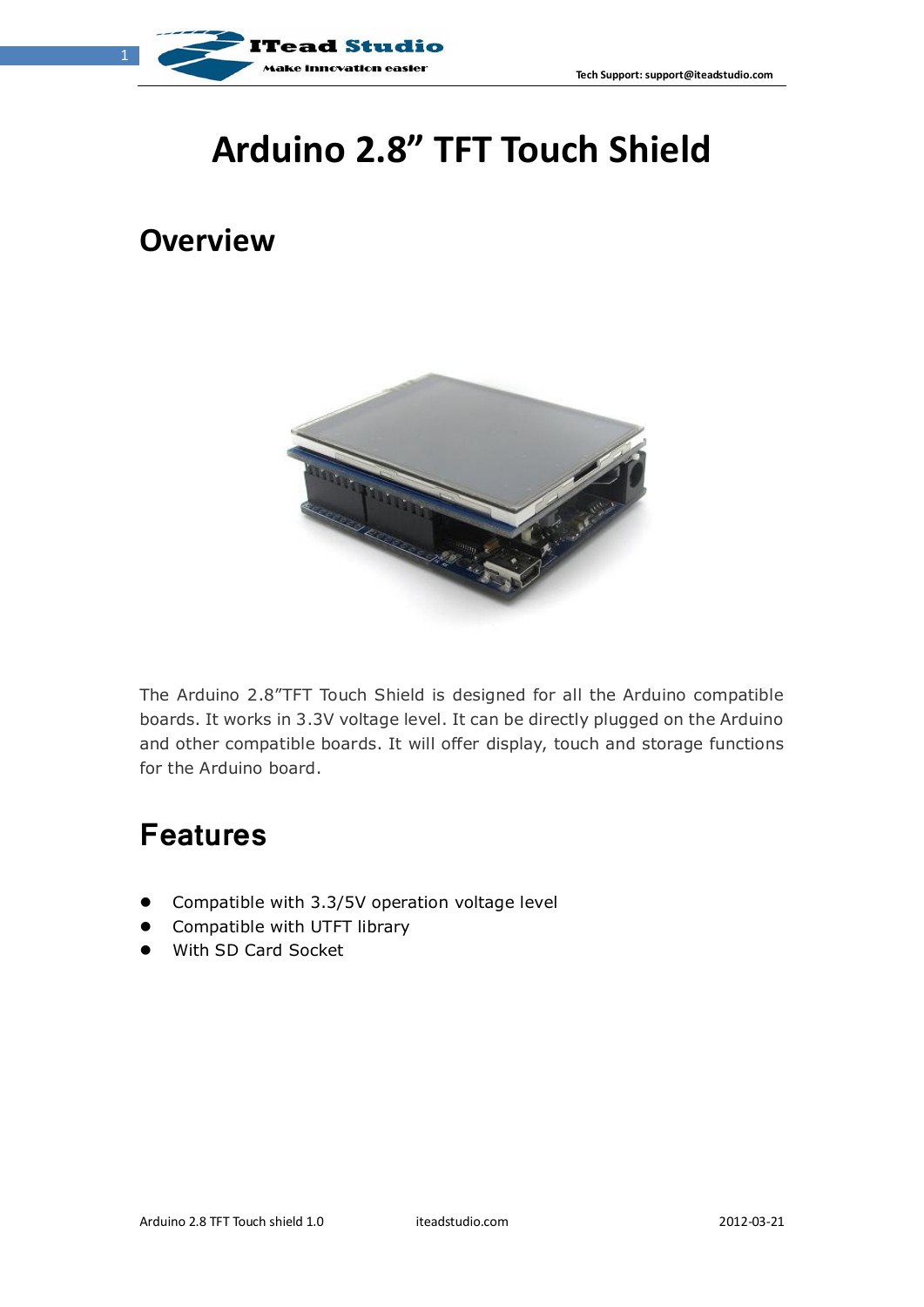

# **Specifications**

| PCB size                      | 68.6mm X 53.3mm X 1.6mm |
|-------------------------------|-------------------------|
| Indicators                    |                         |
| Power supply                  | compatible with Arduino |
| <b>Communication Protocol</b> |                         |
| RoHS                          | Yes                     |

# **Electrical Characteristics**

| Specification     | Min    | <b>Type</b>              | Max | Unit       |
|-------------------|--------|--------------------------|-----|------------|
| Power Voltage     | -4.5   |                          | 5.5 | <b>VDC</b> |
| Input Voltage VH: |        | $\overline{\phantom{0}}$ | 5.5 |            |
| Input Voltage VL: | $-0.3$ |                          | 0.5 |            |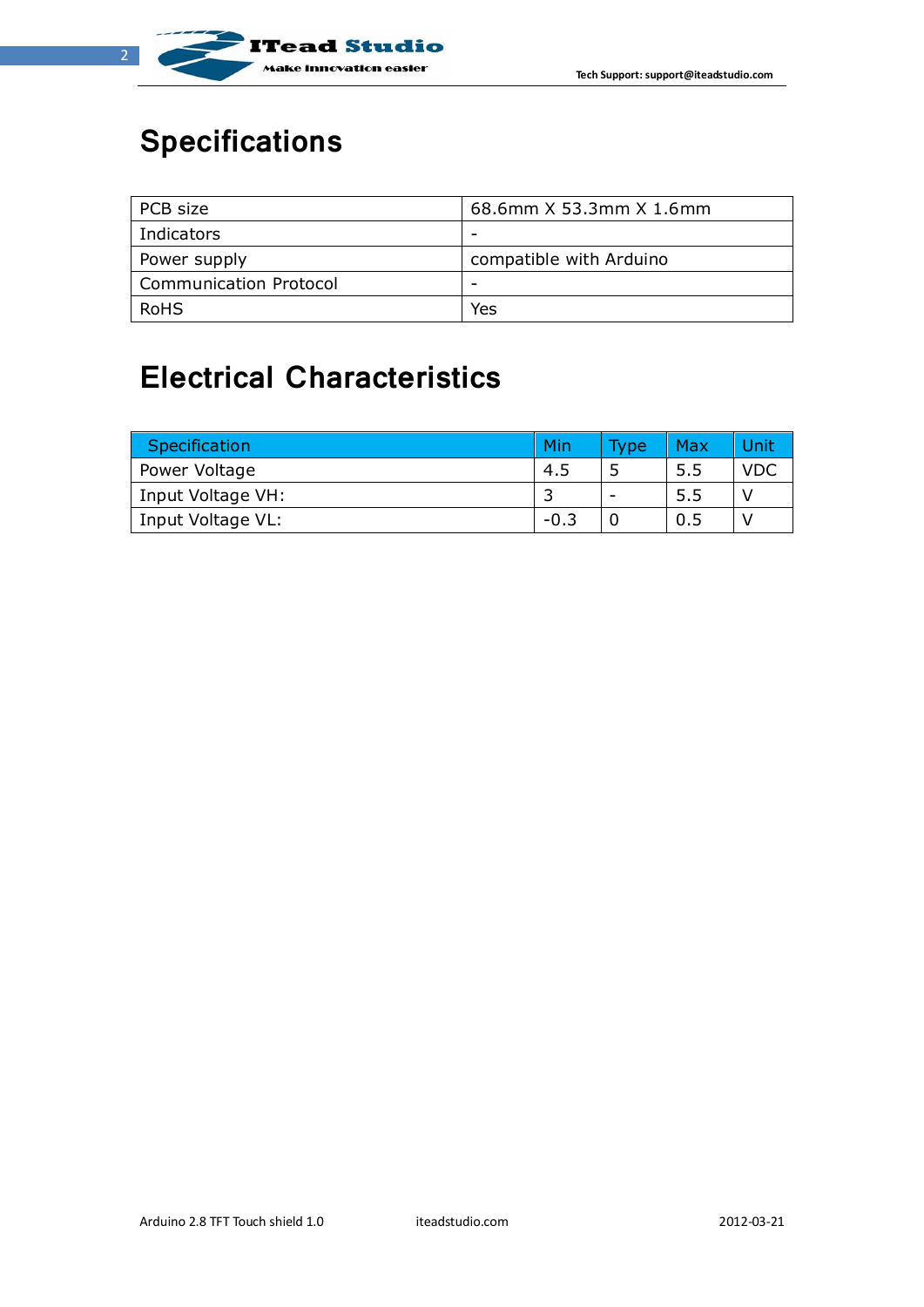

## **Hardware**



Figure 1 Bottom View

Pin map of Arduino 2.8" TFT Touch Shield:

| Arduino<br>PIN  | Description     |
|-----------------|-----------------|
| D <sub>0</sub>  | DB <sub>8</sub> |
| D <sub>1</sub>  | DB <sub>9</sub> |
| D <sub>2</sub>  | <b>DB10</b>     |
| D <sub>3</sub>  | <b>DB11</b>     |
| D <sub>4</sub>  | <b>DB12</b>     |
| D <sub>5</sub>  | <b>DB13</b>     |
| D <sub>6</sub>  | <b>DB14</b>     |
| D7              | <b>DB15</b>     |
| D <sub>8</sub>  | Touch_Dout      |
| D <sub>9</sub>  | Touch_IRQ       |
| D <sub>10</sub> | SD_CS           |
| D11             | SD_MOSI         |
| D <sub>12</sub> | SD_MISO         |
| D <sub>13</sub> | SD_SCK          |
| A <sub>0</sub>  | Touch_Din       |